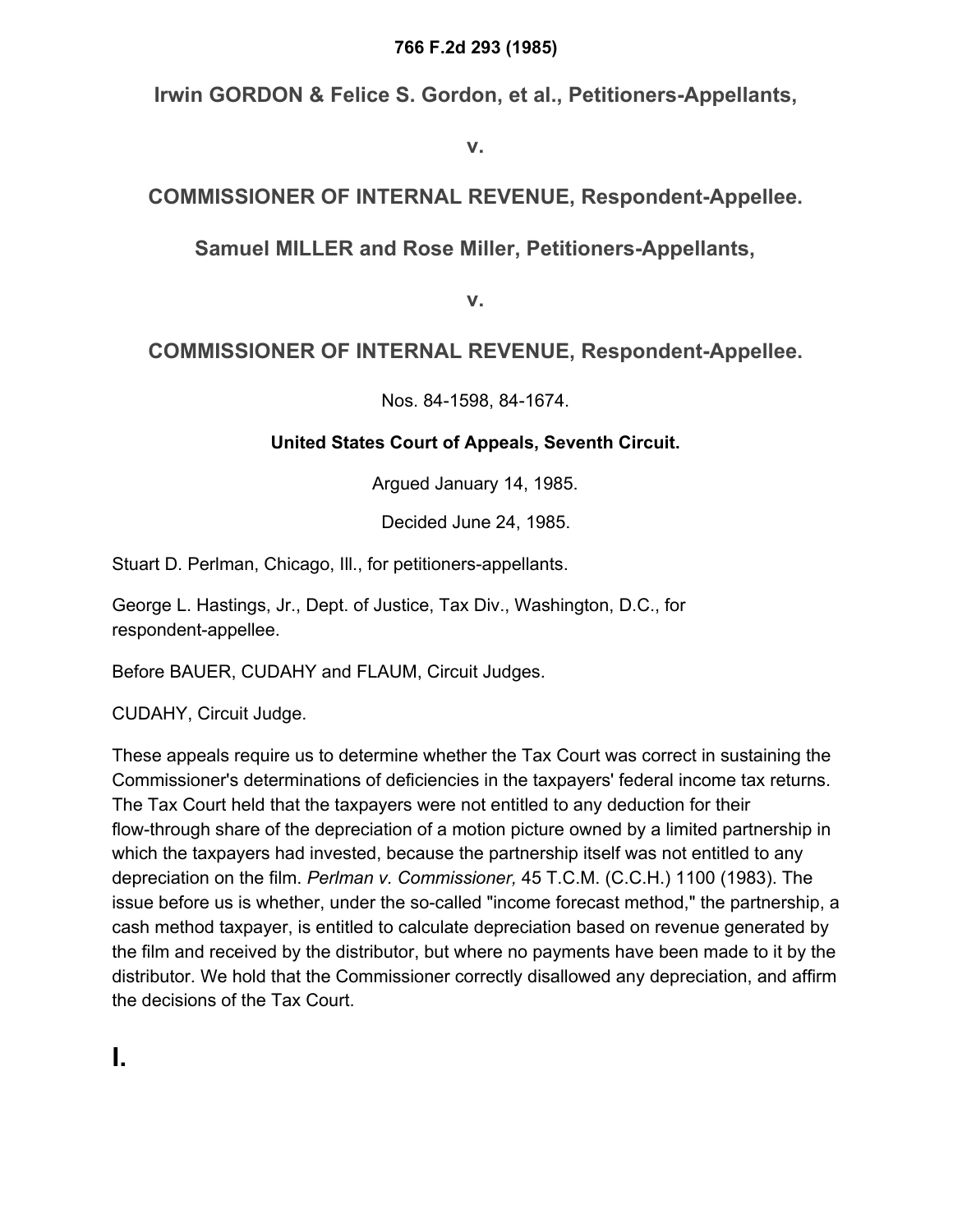These appeals together contest thirty-two decisions of the United States Tax Court sustaining the Commissioner's determinations of deficiencies in the various taxpayers' 1975, 1976 and 1977 federal income tax returns.<sup>[1]</sup> The decisions, which were entered on January 19, 1984, all resulted from a memorandum opinion of the Tax Court issued on March 29, 1983, which decided on summary judgment the sole issue with respect to all the taxpayers. Notices of appeal were timely filed. This court has jurisdiction pursuant to section 7482 of the Internal Revenue Code of 1954, as amended (the "Code"), 26 U.S.C. § 7482.

The pertinent facts are not in dispute. The taxpayers are thirteen couples who invested in an Illinois limited partnership called the Mitchell Film Company (the "Partnership") which was designed to provide tax shelter through investment in a motion picture. Taxpayer Stuart D. Perlman was also the general partner of the Partnership. In May, 1975, the Partnership purchased all right, title and interest in a motion picture titled "Mitchell" (the "Film") from Essex Enterprises, Ltd. The Partnership claimed a cost basis of \$1,162,500 in the Film.<sup>[2]</sup>

Distribution rights for the Film in the United States and various other areas of the world were held by Allied Artists Picture Corporation ("Allied"). Allied distributed the Film, which was exhibited in several thousand theatres throughout the United States and shown on network television. These showings produced revenues for Allied of \$701,371, \$354,748 and \$376,393 during 1975, 1976 and 1977, respectively. Allied never paid any portion of these revenues to the Partnership. In 1979, Allied filed for reorganization under chapter 11 of the Bankruptcy Code.

The Partnership employed the cash method of accounting during the years in issue. On its 1975, 1976 and 1977 returns, the Partnership, having received no portion of the revenues for the Film from Allied, reported no income with respect to the Film. The Partnership did, however, claim deductions for depreciation of the Film in the amounts of \$543,469, \$275,022, and \$122,789, respectively. The depreciation deductions resulted in tax losses for the Partnership for each year. Then, in turn, each of the taxpayers involved here, as partners in the Partnership, deducted an allocable share of the losses.

The Commissioner disallowed the Partnership's deductions for depreciation of the Film for each year and, accordingly, also denied the resulting loss deductions claimed by the taxpayers. The taxpayers then filed with the Tax Court thirty-two petitions seeking redetermination of the deficiencies in their taxes for one, two or three of the years. The litigation in the Tax Court moved ahead rapidly in three of the cases. The Commissioner filed motions for summary judgment as to the depreciation issue in those cases. The taxpayers in all 32 cases and the government filed a stipulation that the depreciation issue affecting each of the cases would be disposed of according to the ruling on the summary judgment motions in the three expedited cases.

On March 29, 1983, the Tax Court issued a memorandum opinion on the summary judgment motions, resolving the depreciation issue in favor of the Commissioner. *Perlman v. Commissioner,* 45 T.C.M. (C.C.H.) 1100 (1983). The court noted that the proper allowance for depreciation of motion pictures may be computed under the "income forecast method," the method that the Partnership elected. Under this method, depreciation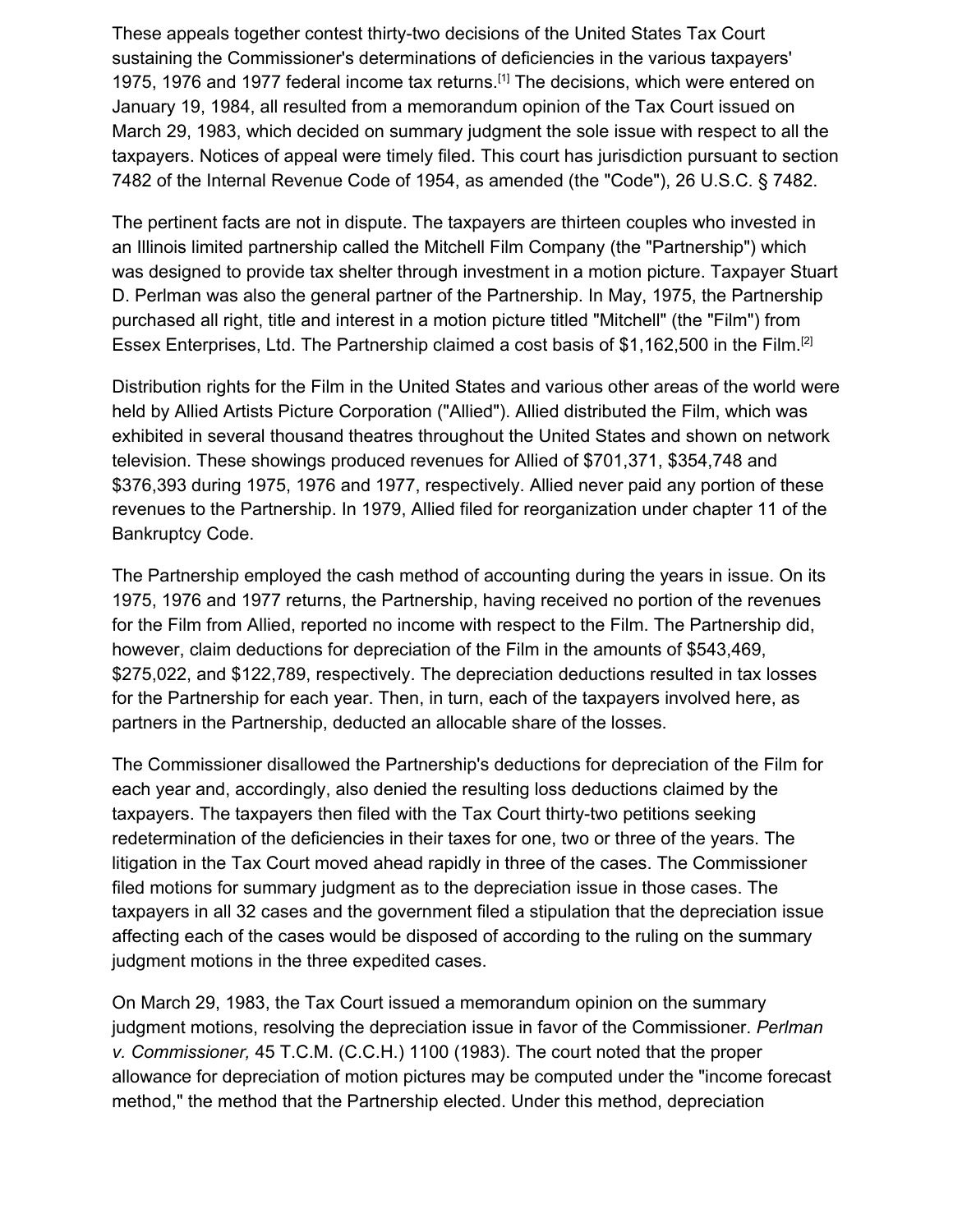deductible under section 167 of the Code is calculated by multiplying the property's basis for depreciation by a fraction. The numerator of the fraction is the income derived from the property during the taxable year, and the denominator is the estimated total income to be derived for the property.<sup>[3]</sup> In making its depreciation calculations with respect to the film involved here, the Partnership used as the numerator of this fraction for each year the revenue reported for the year by Allied; as the denominator, it used an estimate of total income of \$1,500,000.

The Tax Court, however, ruled that the use of the revenues received by Allied as the numerator was incorrect. The court determined that under well-established precedent the income figure to be used by the Partnership in computing its allowable depreciation was *its* income, and since the Partnership received no income, the allowable depreciation would also be zero. Accordingly, the Tax Court concluded, the Commissioner correctly denied the Partnership's depreciation deductions, as well as the resulting loss deductions of the taxpayers.

Other issues in the 32 cases were settled, and pursuant to the stipulation, deficiencies in all the cases were determined in accordance with the memorandum opinion granting summary judgment. Decisions in all cases were entered by the Tax Court on January 19, 1984, and the taxpayers appeal.

# **II.**

Section 167(a) of the Code provides that a taxpayer shall be allowed as a depreciation deduction a reasonable allowance for the exhaustion, wear and tear of property used in the trade or business or held for the production of income. For purposes of this deduction, section 167(b) defines "reasonable allowance" to include an allowance calculated under certain named methods or under "any other consistent method" which satisfies certain criteria. On the theory that television films typically generate an uneven flow of income, the Service recognized that the methods of depreciation named in section 167(b) are in most cases inadequate when applied to such films. Rev.Rul. 60-358, 1960-2 C.B. 68. Because the usefulness of a television film in a taxpayer's trade or business is said to be more accurately measured over the stream of income it produces than over the passage of time, the Service accepted the use of the so-called "income forecast method" of calculating depreciation. *Id.* In relevant part, the revenue ruling states as follows:

[T]he Service has concluded that the so-called "income forecast" method is readily adaptable in computing depreciation of the cost of television films without producing any serious distortion of income. This method requires the application of a fraction, the numerator of which is the income from the films for the taxable year, and the denominator of which is the forecasted or estimated total income to be derived from the films during their useful life, including estimated income from foreign exhibition or other exploitation of such films. The term "income" for purposes of computing this fraction means income from the films less the expense of distributing the films, not including depreciation. This fraction is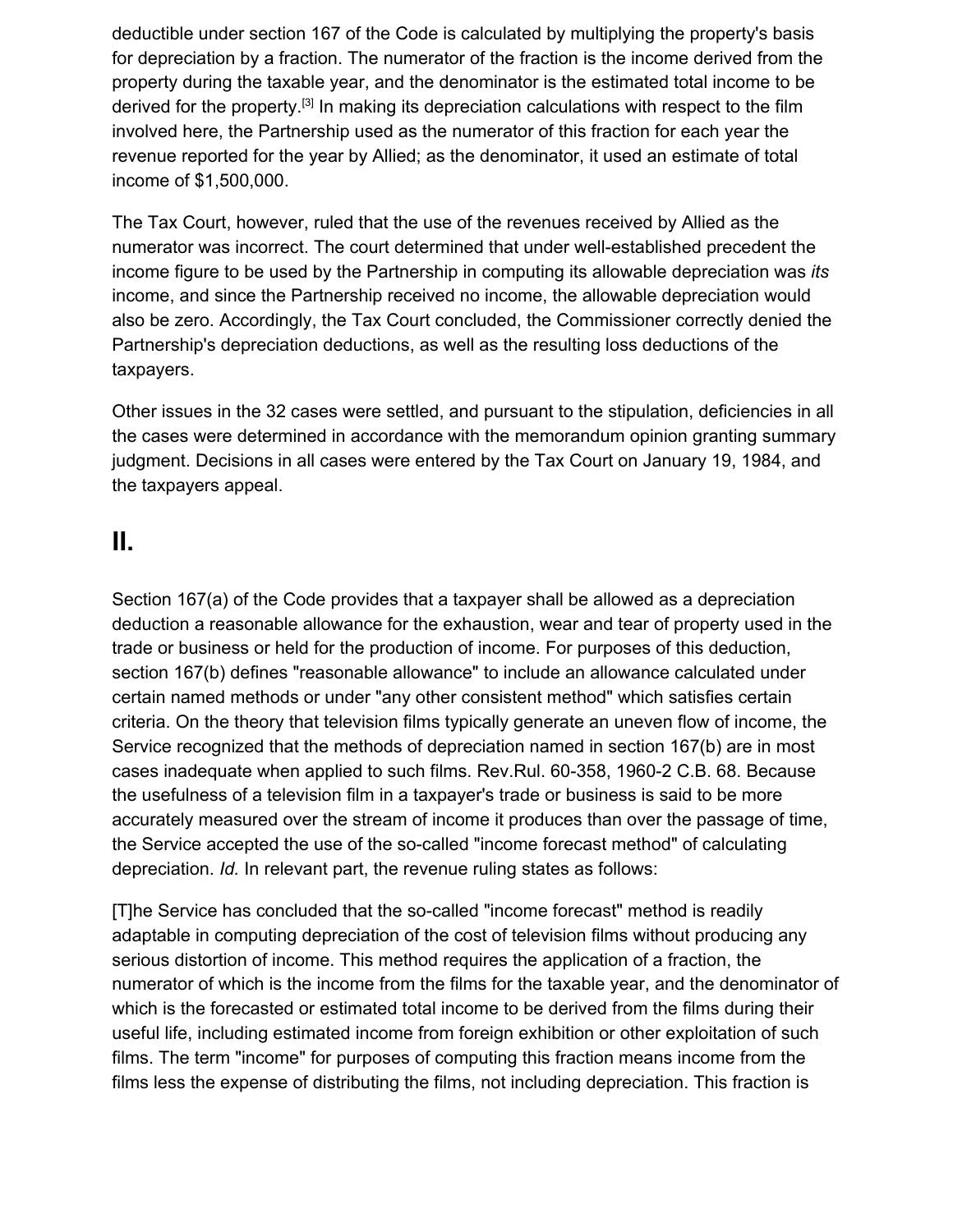multiplied by the cost of films which produced income during the taxable year, after appropriate adjustment for estimated salvage value. \* \* \* \*

If in subsequent years it is found that the income forecast was substantially overestimated or underestimated by reason of circumstances occurring in such subsequent years, an adjustment of the income forecast for such subsequent years may be made. In such case, the formula for computing depreciation would be as follows: income for the taxable year divided by the revised estimated income (the current year's income and estimated future income), multiplied by the unrecovered depreciable film cost remaining as of the beginning of the taxable year.

The total forecast or estimated income to be derived for the films should be based on the conditions known to exist at the end of the period for which the return is made. This estimate can be revised upward or downward, as explained above, at the end of subsequent taxable periods based on additional information which became available after the last prior estimate.

Rev.Rul. 60-358, 1960-2 C.B. at 68-69. The Service has extended the use of the income forecast method to motion picture films, Rev.Rul. 64-273, 1964-2 C.B. 62, and the Tax Court has approved this application, *Schneider v. Commissioner,* 65 T.C. 18, 32-33 (1975). Although the taxpayers here are arguing, we think speciously, that the Commissioner is not allowing them to use the income forecast method, there is no dispute whether the income forecast method is proper or whether it was elected by the taxpayers. Instead, the dispute concerns how the numerator and denominator of the fraction used in the method are to be computed.

When a limited partnership or any other taxpayer elects to use the income forecast method to calculate its allowable depreciation deduction for a film, it does so by multiplying its basis by a fraction, the numerator of which is the income from the film less distribution expense and the denominator of which is the forecasted total income to be derived from the film during its useful life. The Commissioner contends that "income" includes only income for the film properly reportable by the taxpayer under its method of accounting for the taxable year. Since the Partnership is a cash basis taxpayer and received no income during the taxable years in question, the Commissioner contends that the numerator of the fraction is zero and, consequently, no depreciation is allowable. Taxpayers disagree, asserting that the use of net receipts to the taxpayer is inappropriate in calculations under the income forecast method. They argue that "income" as used in the numerator need only be of the same type as that used in the denominator. Therefore, they claim, the use of gross receipts to Allied as income in the numerator is proper because the Partnership also used gross receipts to Allied in its forecast of total income in the denominator of the fraction, and hence it is entitled to deduct significant amounts of depreciation.

The Tax Court has recently considered this contention in a number of opinions. *Greene v. Commissioner,* 81 T.C. 132 (1983); *Siegel v. Commissioner,* 78 T.C. 659 (1982); *see Fife v. Commissioner,* 82 T.C. 1 (1984); *Wildman v. Commissioner,* 78 T.C. 943 (1982). We agree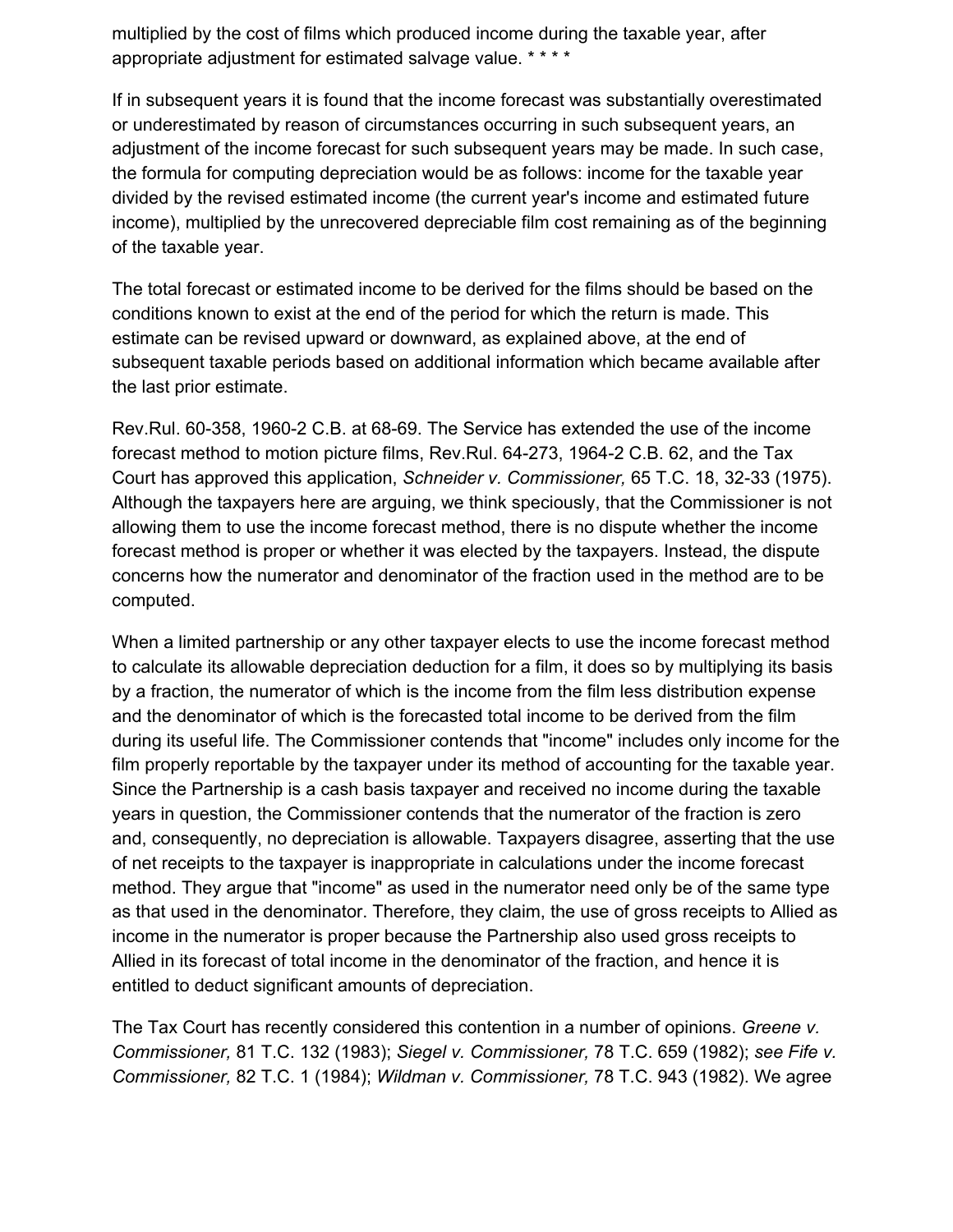with the position taken on this issue by the Tax Court in these cases, on two of which, *Siegel* and *Wildman,* the author of the memorandum opinion in this case relied.

The income forecast method was specified and approved in a revenue ruling in 1960. That ruling defined the numerator and denominator of the fraction as income from the film for the year and estimated total income, respectively. It also defined "income," in a sentence repeatedly omitted from the quotations in taxpayers' brief. *See, e.g.,* Taxpayers' Br. at 12-13. "The term `income' for purposes of computing this fraction means income from the films less the expense of distributing the films, not including depreciation." Rev.Rul. 60-358, 1960-2 C.B. at 68. This definition makes two propositions clear. First, the figure in the numerator and the estimate in the denominator must be of the same character or type, although the former is for the taxable year and the latter is the estimated total. Taxpayers here claim that the same type of figure was used in each — gross revenue to Allied for the year in the numerator and estimated total gross revenue to Allied in the denominator. However, the sentence also makes it clear that only net income is to be used — "income from the films less the expense of distributing the films." Thus the method used by the Partnership to calculate depreciation is incorrect. "Under the revenue ruling, the numerator and denominator of the income forecast fraction clearly were to consist of actual net income and estimated total net income, respectively. [The Partnership's] professional advisers could not have misunderstood such requirement." *Greene,* 81 T.C. at 137.

Taxpayers contend that this change from gross to net would make no difference, since both the numerator and denominator would be affected. Under certain circumstances, such as if the taxpayer's share is a straight percentage of the gross receipts, this is presumably correct. But that does not solve the taxpayers' problem here for the Partnership received no income at all. Although the words of the quoted sentence do not spell this out, we believe that "income" can only be interpreted as meaning income *to the taxpayer.* This is consistent with the general rule embodied in section 451(a) of the Code and Treas.Reg. § 1.451-1(a) which require that items of income are to be included in the taxpayer's gross income in the taxable year in which actually or constructively received by the taxpayer. Any other interpretation would be so unusual that the Service would, we presume, have made such a rare meaning clear and explicit.

That "income" means income to the taxpayer is confirmed by Rev.Rul. 78-28, 1978-1 C.B. 61. That revenue ruling considered whether, under the income forecast method, a cash method taxpayer could include as income in the numerator of the fraction payments which it was entitled to but had not received, where such payments were not included in its gross income. The Service stated that "income reflected in the numerator of the fraction used to compute the depreciation deduction for the tax year must reflect the same gross income used to compute taxable income from the film for the same period." Rev.Rul. 78-28, 1978-1 C.B. at 61. Since the amounts in question here were not properly includable in the taxpayer's gross income, not having been actually or constructively received, they were not includable in the numerator.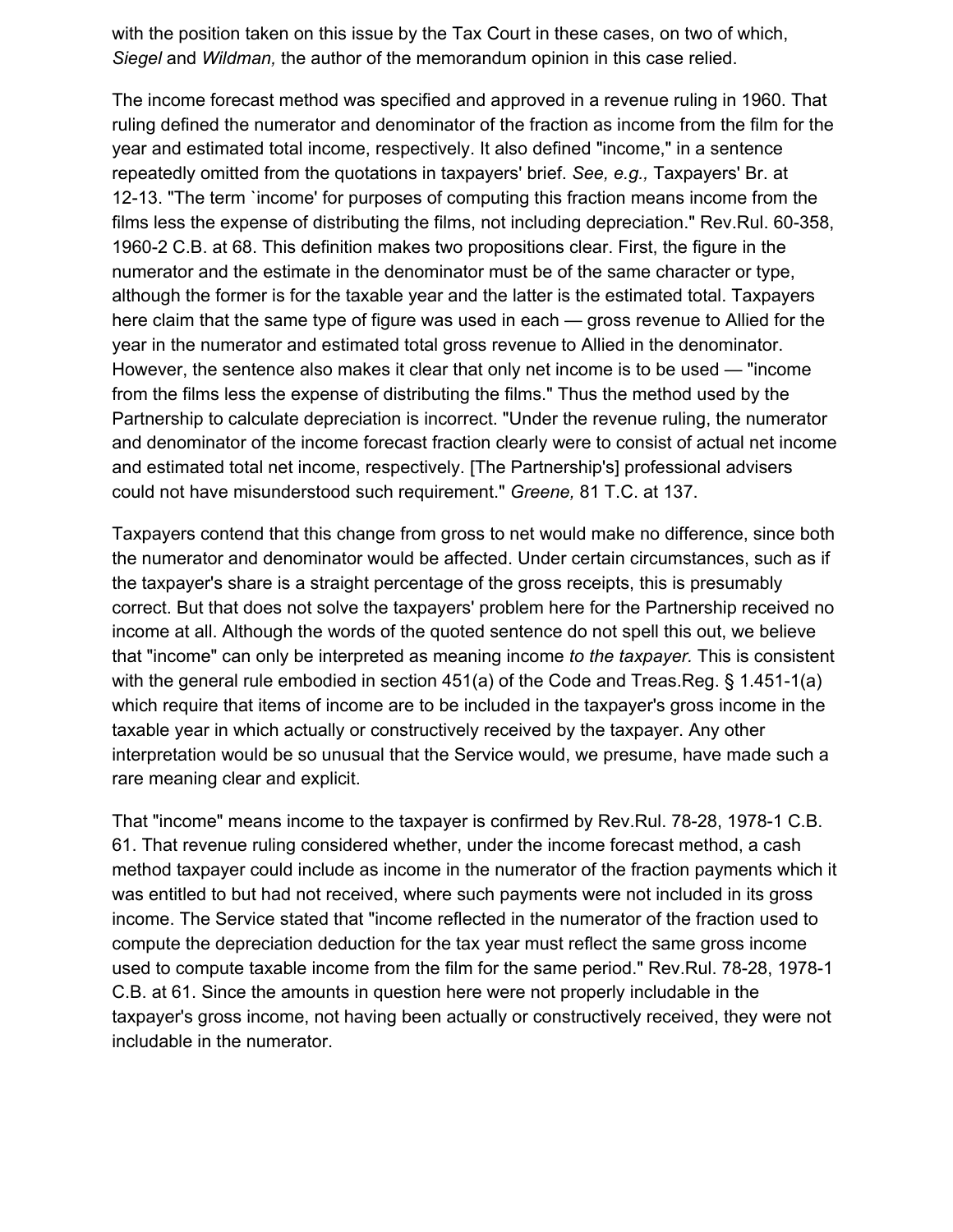Although revenue rulings are not binding on the Tax Court, *Siegel,* 78 T.C. at 692-93; *Sander v. Commissioner,* 62 T.C. 469, 481-82 (1974), *aff'd,* 536 F.2d 874 (9th Cir.1976), (and *a fortiori* not on this court), that court has accepted these principles after considering contentions like those advanced against them here. *Greene,* 81 T.C. at 134-39; *Siegel,* 78 T.C. at 691-693. *See Fife,* 82 T.C. at 6-9; *Wildman,* 78 T.C. at 950-52. We agree with the Tax Court that

in view of the concept underlying the allowance of depreciation of films, that is, the matching of income with the expenses incurred in the production of that income, the term "income," for the purposes of the computation of depreciation by the income-forecast method, can only be read to mean the amount of income properly reportable by the taxpayer as income under its method of accounting.

*Siegel,* 78 T.C. at 693. Therefore, since the Partnership, a cash method taxpayer, received no actual or constructive payments from Allied and thus neither could nor did report any income from the Film, the numerator of the fraction must be zero. The Partnership cannot include Allied's gross income from the Film in the numerator of the fraction.<sup>[4]</sup> Since the numerator must be zero, the depreciation must be zero, and so there is none to be passed through to the taxpayers.

Taxpayers make three unpersuasive arguments, which we will briefly consider, that this result is incorrect in their cases. First, taxpayers repeatedly argue that to deny them a depreciation deduction is contrary to the Code. They cite several Supreme Court cases for the propositions that depreciation must be taken as the asset is wasting or it is lost, *Massey Motors, Inc. v. United States,* 364 U.S. 92, 80 S.Ct. 1411, 4 L.Ed.2d 1592 (1960); *Virginian Hotel Corp. v. Helvering,* 319 U.S. 523, 63 S.Ct. 1260, 87 L.Ed. 1561 (1943), and that depreciation is an accounting device which does not depend on income in the entity taking the deduction, *Commissioner v. Idaho Power Co.,* 418 U.S. 1, 94 S.Ct. 2757, 41 L.Ed.2d 535 (1974). These general propositions are in most instances applicable. However, the income forecast method is a special method of depreciation which explicitly ties depreciation to income. By electing that method, taxpayers made those general principles irrelevant to their cases. They cannot now rely on decisions supporting those propositions.

Second, taxpayers argue that Revenue Ruling 78-28 is not applicable here. While it is true that the ruling was issued after the tax years here in question, the principles on which it stands are reasonable, and it was clearly foreseeable that these principles would establish the position taken by the Service. The ruling is not a "radical departure" from previous interpretations of the income forecast method. Nor is the ruling distinguishable from this case because the movie to which it was applied lost money while the Film here generated substantial revenues. Further, application of the ruling does not necessarily entail that the Partnership will never be able to take a deduction for depreciation. It must simply wait until (with luck) it receives income generated by the Film. Thus it is not necessarily unfair to deny the Partnership the depreciation, and it will not be "doubly penalized," once by Allied, which has not paid amounts due, and once by the Commissioner for not allowing the depreciation.